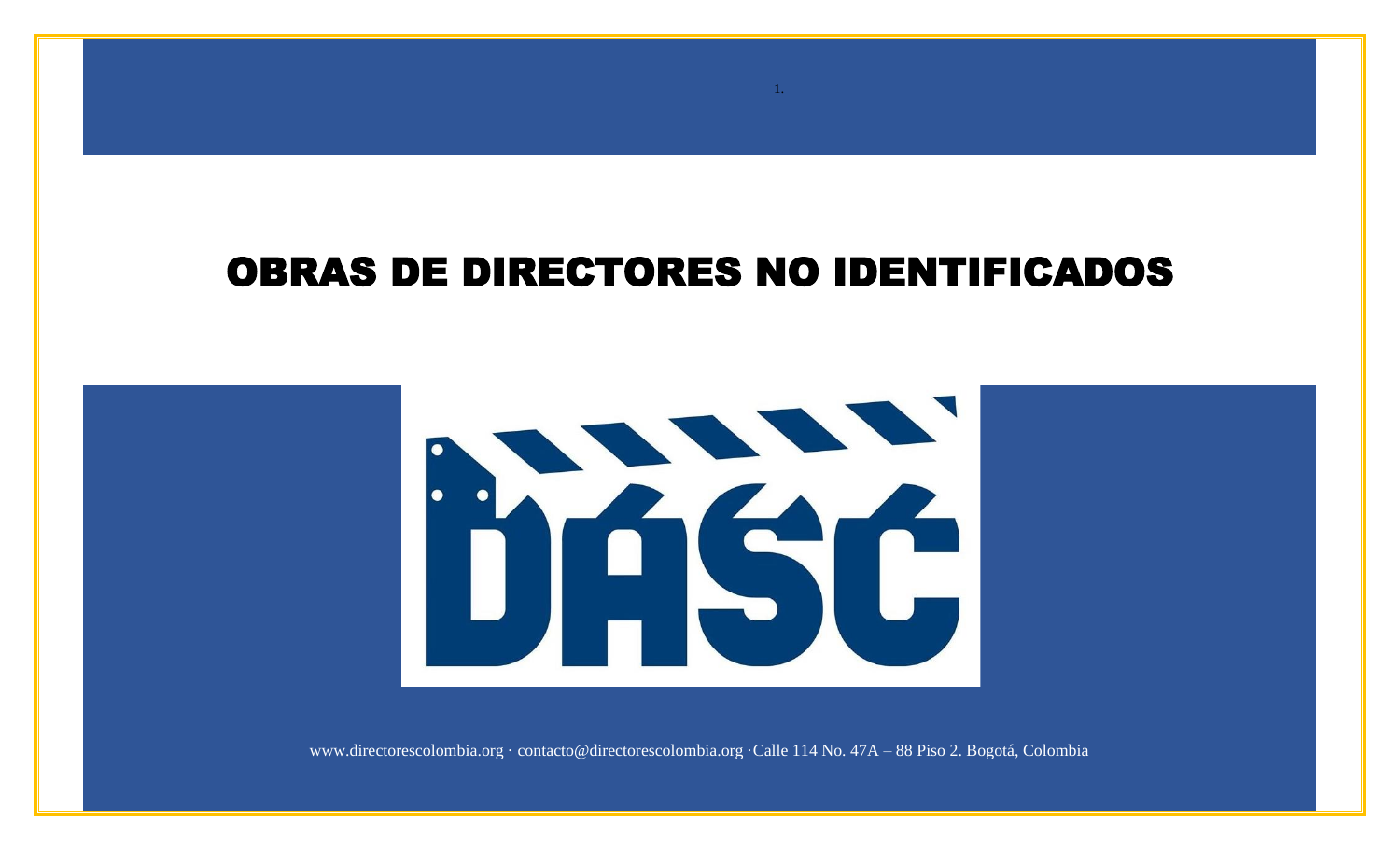## 1.1. OBRAS CON DIRECTORES NO IDENTIFICADOS



## **OBRAS CON DIRECTORES NO IDENTIFICADOS**

FECHA: 25/03/2022

VERSION: 2

| <b>DIRECTOR</b> | <b>TITULO</b>                                                                           | <b>NACIONALIDAD</b> | <b>PERIODO RECAUDO</b> |
|-----------------|-----------------------------------------------------------------------------------------|---------------------|------------------------|
| <b>DNI</b>      | <b>EL ENEMIGO OCULTO</b>                                                                | <b>COLOMBIA</b>     | 2017-2020              |
|                 | <b>COLOMBIA RIE</b>                                                                     | <b>COLOMBIA</b>     | 2017-2020              |
|                 | <b>CONTACTO ASTRAL</b>                                                                  | <b>COLOMBIA</b>     | 2017-2020              |
|                 | DESAFÍOS DE LA PAZ 1: NARCOTRÁFICO, EL GRAN RETO DE LA PAZ/ TRAMPAS MORTALES            | <b>COLOMBIA</b>     | 2017-2020              |
|                 | DESAFÍOS DE LA PAZ 2: EL EJÉRCITO DEL POSCONFLICTO/ TRAS LA HUELLA DE LOS DESAPARECIDOS | <b>COLOMBIA</b>     | 2017-2020              |
|                 | DETRÁS DE CÁMARAS DE PÁJAROS DE VERANO                                                  | <b>COLOMBIA</b>     | 2017-2020              |
|                 | <b>EL PAIS DE LOS JOVENES</b>                                                           | <b>COLOMBIA</b>     | 2017-2020              |
|                 | <b>ESA ES (ESPECIALES RCR)</b>                                                          | <b>COLOMBIA</b>     | 2017-2020              |
|                 | LA FURIA DE LOS VOLCANES                                                                | <b>COLOMBIA</b>     | 2017-2020              |
|                 | LA OTRA CARA DE MARÍA                                                                   | <b>COLOMBIA</b>     | 2017-2020              |
|                 | LA OTRA CARA DEL PLACER                                                                 | <b>COLOMBIA</b>     | 2017-2020              |
|                 | LOS COMEDIANTES DE LA NOCHE                                                             | <b>COLOMBIA</b>     | 2017-2020              |
|                 | <b>RODOLFO LLINAS</b>                                                                   | <b>COLOMBIA</b>     | 2017-2020              |
|                 | <b>ROSTROS DE PAZ</b>                                                                   | <b>COLOMBIA</b>     | 2017-2020              |
|                 | <b>SOBRE VENDIDO</b>                                                                    | <b>COLOMBIA</b>     | 2017-2020              |
|                 | <b>TU PLANETA BICHOS</b>                                                                | <b>COLOMBIA</b>     | 2017-2020              |
|                 | UN LUGAR LLAMADO MACONDO                                                                | <b>COLOMBIA</b>     | 2017-2020              |
|                 | ¿INMORTALES?                                                                            | ESPAÑA              | 2017-2020              |
|                 | <b>ADICTOS DIGITALES</b>                                                                | <b>FRANCIA</b>      | 2017-2020              |
|                 | <b>CAZADORES NOCTURNOS</b>                                                              | ΝI                  | 2017-2020              |
|                 | DE TELENOVELA 3 Y 4                                                                     | N <sub>1</sub>      | 2017-2020              |
|                 | EL COSTO DEL ALGODON                                                                    | <b>FRANCIA</b>      | 2017-2020              |
|                 | EL GRAN SECUESTRO DE MR. HEINEKEN                                                       | HOLANDA             | 2017-2020              |
|                 | EL RIO MAS CONTAMINADO DEL MUNDO                                                        | <b>FRANCIA</b>      | 2017-2020              |
|                 |                                                                                         |                     |                        |